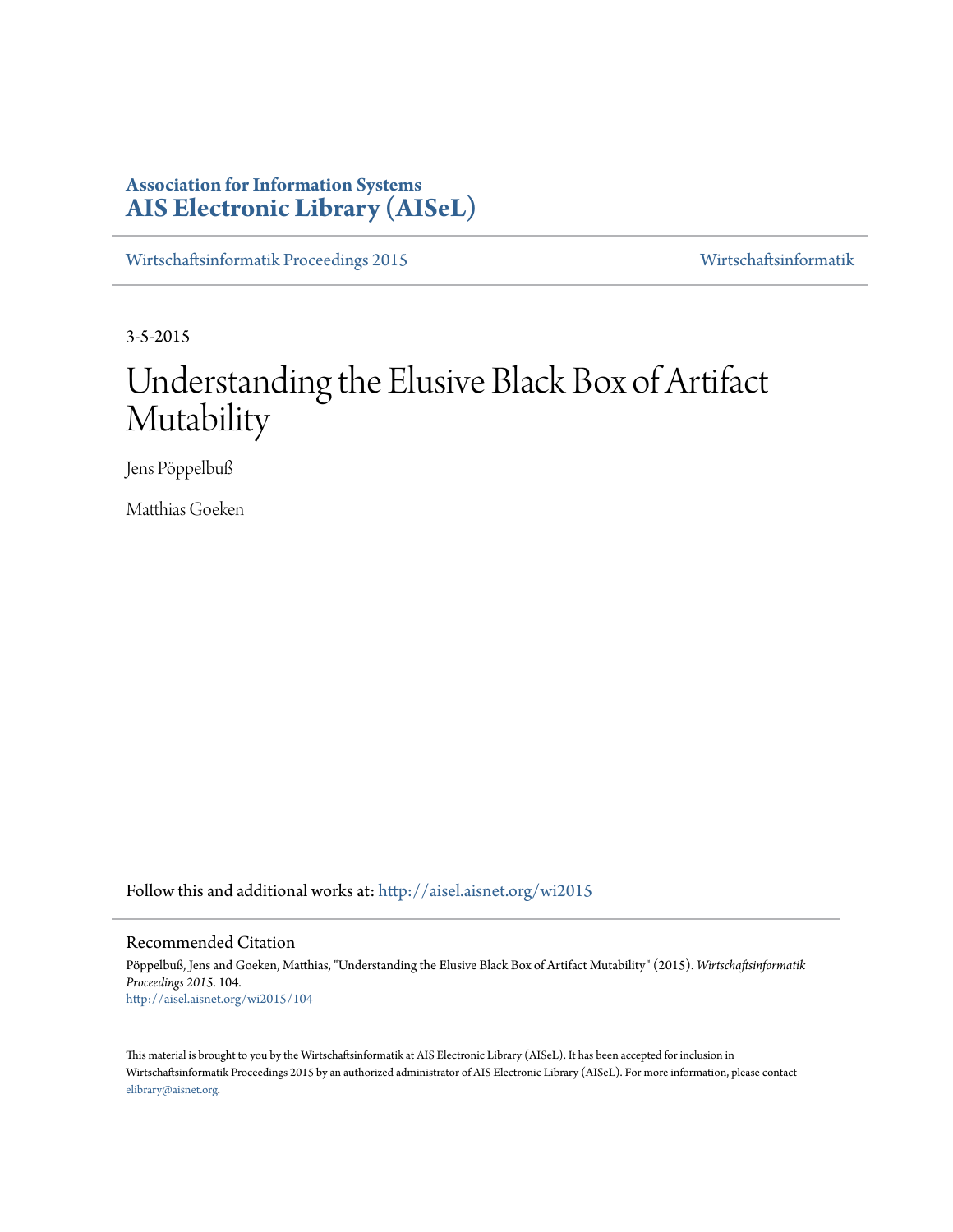# **Understanding the Elusive Black Box of Artifact Mutability**

Jens Pöppelbu $\beta^1$  and Matthias Goeken<sup>2</sup>

<sup>1</sup> University of Bremen, Bremen, Germany jens.poeppelbuss@uni-bremen.de <sup>2</sup> University of Applied Sciences of Deutsche Bundesbank, Hachenburg, Germany matthias.goeken@bundesbank.de

**Abstract.** Statements on artifact mutability are considered a core component of design theories, but the understanding of this phenomenon is fragmented and limited. To mitigate this issue, we build a framework of artifact mutability that is structured into six generic dimensions: paradigmatic perspective, intentionality, drivers, scope, temporality, and artifact layers. We review existing design theories in the light of these dimensions. With this paper, we show that our current knowledge about artifact mutability is still disconnected and mostly linked to specific artifact types. We are also able to characterize artifact mutability as a multi-facetted topic that has found little attention in existing articles that propose design theories. From a theoretical perspective, we advance the understanding of this phenomenon. From a practical perspective, the framework is expected to help tackling mutability in the design and adaptation of IT artifacts.

**Keywords:** Mutability, Artifact, Framework, Design Theory, Design Science.

#### **1 Introduction**

IT artifacts exhibit mutability  $[1]$  as they usually cannot be used "out of the box"  $[2]$ , p. 48) in specific organizational contexts and evolve over time while being used. In Information Systems (IS) research, the phenomenon of artifact mutability has received increasing attention through the proposition of the anatomy of design theory by Gregor and Jones in 2007 [3]. This anatomy defines artifact mutability as one of its core components and thus explicitly urges IS researchers to make statements about artifact mutability when developing new design theories.

However, looking at design theories published in recent research articles suggests that the understanding of artifact mutability is still fragmented and limited. On the one hand, design-oriented researchers have developed approaches to deal with artifact mutability in various contexts already for a long time, especially in the fields of conceptual modeling [4], method engineering [5], and software engineering [6]. These different existing research streams have progressed independently from each other and have rarely been connected to design theorizing yet. On the other hand, research from a more behavioral perspective has just recently begun to investigate the role of

March 4-6 2015, Osnabrück, Germany

Pöppelbuß, J.; Goeken, M. (2015): Understanding the Elusive Black Box of Artifact Mutability, in: Thomas. O.; Teuteberg, F. (Hrsg.): Proceedings der 12. Internationalen Tagung Wirtschaftsinformatik (WI 2015), Osnabrück, S. 1557-1571

<sup>12&</sup>lt;sup>th</sup> International Conference on Wirtschaftsinformatik,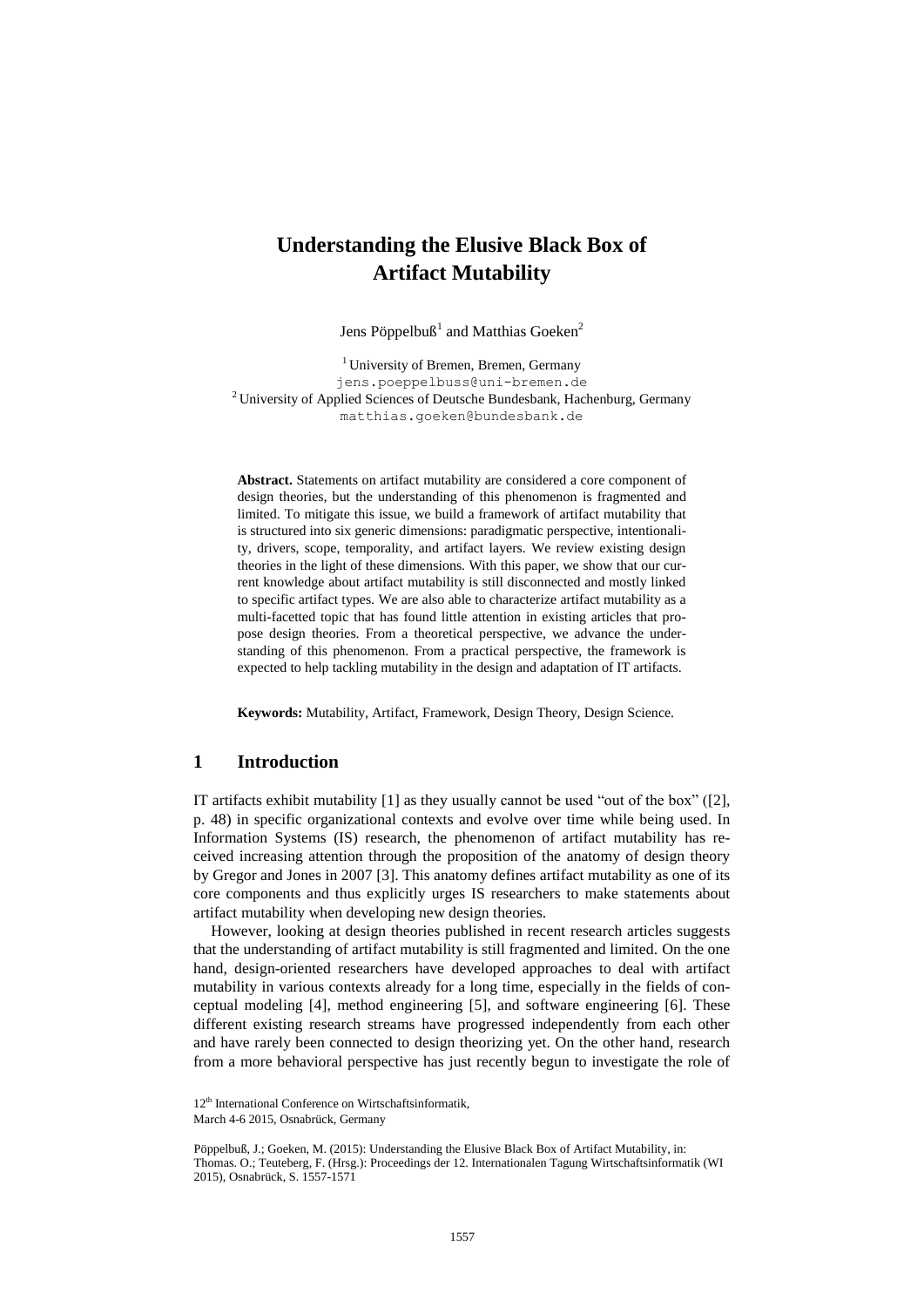users in tinkering and tailoring IT artifacts in use [7–9]. Correspondingly, Gregor and Jones emphasize that "the ways in which IT artifacts emerge and evolve over time [...] are key unresolved issues for our field and ones that will become even more problematic in these dynamic and innovative times." ([3], p. 326).

As to now, artifact mutability remains a vague and elusive concept that is not well understood [10] and needs to be defined more clearly. It currently serves as a black box that encompasses a broad range of phenomena related to the design and use of various artifacts. Even the term artifact alone can refer to very different things [11], rendering the term artifact mutability even more unclear. Furthermore, it is criticized that existing guidelines for design science research are not sufficient for devising robust design theories that account for artifact mutability [7]. Although artifact mutability is considered a core component of a design theory, there are no established guidelines how to flesh this out. In this regard, Sjöström et al. [10] recommend that IS researchers should combine design theorizing with existing knowledge from fields like software engineering where many works already promote artifact mutability.

Against this backdrop, we inductively develop a framework of artifact mutability that is grounded in existing knowledge on the mutability of four specific artifact types including constructs, models, methods, and instantiations. We further apply this framework in a review of articles that propose design theories. This paper contributes to a better understanding of artifact mutability that will hopefully help researchers in preparing the statements about this phenomenon in their design theories.

In the remainder, we discuss the background of design theory and artifact mutability (2). After presenting our research approach (3), we gather artifact type-specific dimensions of mutability and consolidate them into a generic framework (4). We provide a first applicability check of this framework by using it as the analytical lens in our literature review (5). The paper closes with a discussion and conclusions (6).

## **2 Theoretical Background**

Since its publication in 2007, "The Anatomy of a Design Theory" by Gregor and Jones [3] has gained much attention and can be considered as the de-facto blueprint for design theories. A design theory "gives explicit prescriptions (e.g., methods, techniques, principles of form and function) for constructing an artifact" ([12], p. 620), based on knowledge of both IT and human behavior [3]. The anatomy defines eight components of a design theory, including six core components (purpose and scope, constructs, principles of form and function, artifact mutability, testable propositions, justificatory knowledge) and two additional ones (principles of implementation and expository instantiation). *Artifact mutability* is one of the core components and is defined as the "changes in state of the artifact anticipated in the theory, that is, what degree of artifact change is encompassed by the [design] theory." ([3], p. 322) Including artifact mutability into design theorizing was a novel aspect of their anatomy [3].

To better reflect the dynamic nature of artifacts, Gregor and Iivari [1] introduce the new term *semizoa*. They conceptualize semizoa as "mutable systems that exhibit some of the characteristics of living creatures and that are only in part designable."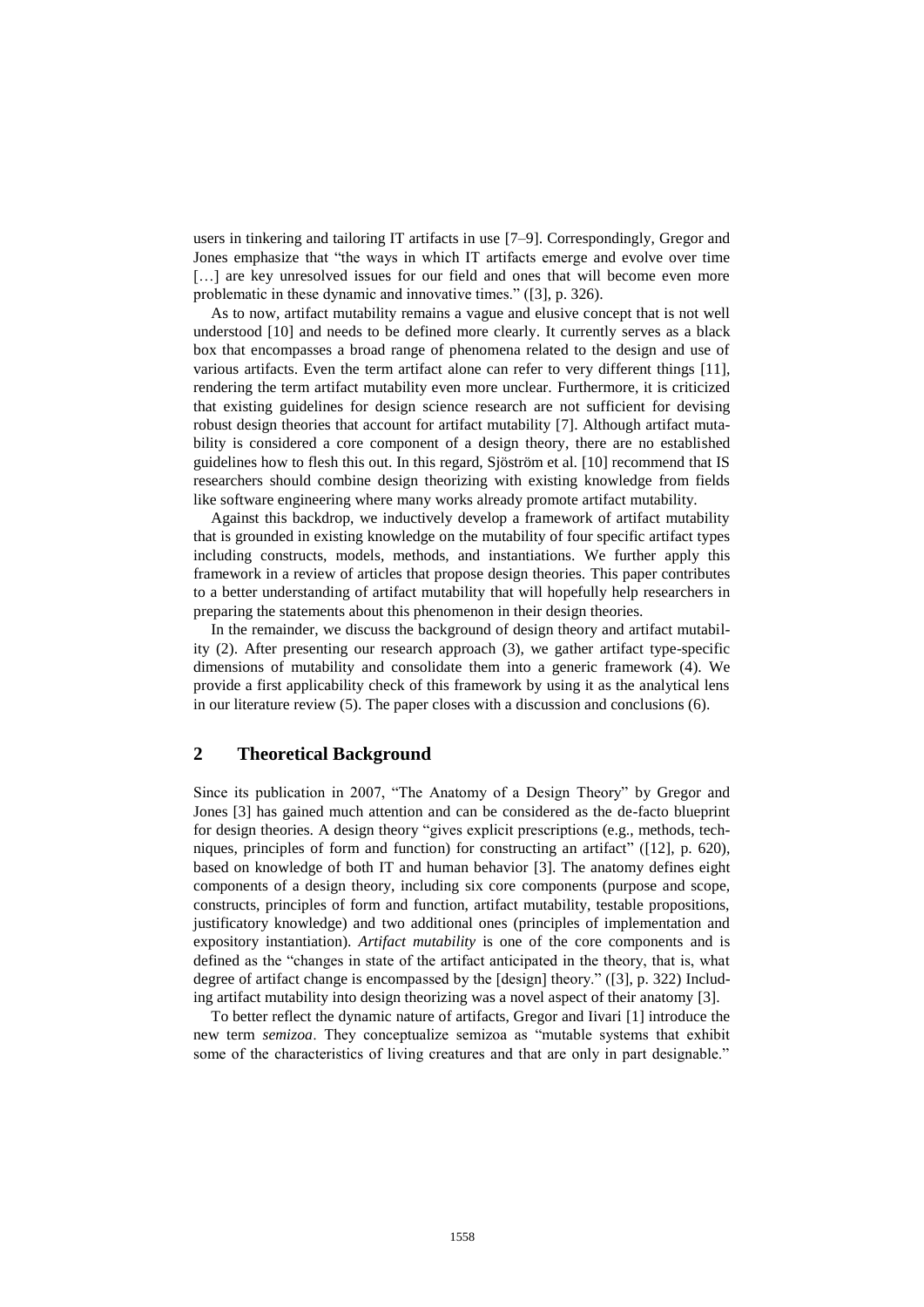([1], p. 3) They further distinguish between eight different degrees of mutability that semizoa as a design product can exhibit, from rather stable nilpotent systems to highly mutable systems that can be easily redesigned (see p. 17 in [1] for an overview).

In existing literature, we further find different perspectives on artifact mutability. A key distinction is that between artifact mutability as the purposeful design of adaptable artifacts (in-design) and the evolution of artifacts (in-use) over time [10]. As for the former, mutability-in-design refers to the design ideal of mutable and flexible artifacts that are adaptable to various organizational contexts. As for the latter, mutability-in-use reflects that IT artifacts are typically not immutable end results of design processes, but inherently dynamic [1]. Here, the term *secondary design* can be used to describe changes "where functions and content emerge during interaction, modification, and embodiment of the system in use" ([8], p. 662). As such, artifact mutability refers to the behavior of the artefact when implemented in a specific context [13].

According to Sjöström et al. [10], both mutability-in-design and mutability-in-use can be subject to either a process or a product view. The process view focuses on how designers design and users appropriate the artifact. The product view focuses on the artifact as the result of these processes which exhibits, e.g., a flexible software architecture developed by the designers or features that can be configured by the users.

# **3 Research Approach**

In this study, we follow an inductive research approach that comprises the following phases (Fig. 1). First, we search for existing works from various fields for potential dimensions of artifact mutability. We structure our search according to the four specific types of IT artifacts that are commonly distinguished as outputs of design science research in the IS discipline (constructs, models, methods, and instantiations [14, 15]). By focusing on the specific artifact types we avoid the vagueness of IT artifacts in general and bring together so far disconnected research streams. The first phase results in a set of 19 IT artifact type-specific dimensions that provide the grounding for the following phase. Second, we consolidate this set into an artifact type-generic framework. We do this by collating the specific dimensions in search for similarities, resulting in six generic dimensions. Third, we apply the consolidated framework in a review of existing design theories. This review serves as an applicability check for the proposed framework and also points to the merits and shortcomings of existing design theories with regard to the core component of artifact mutability.



**Fig. 1.** Research Approach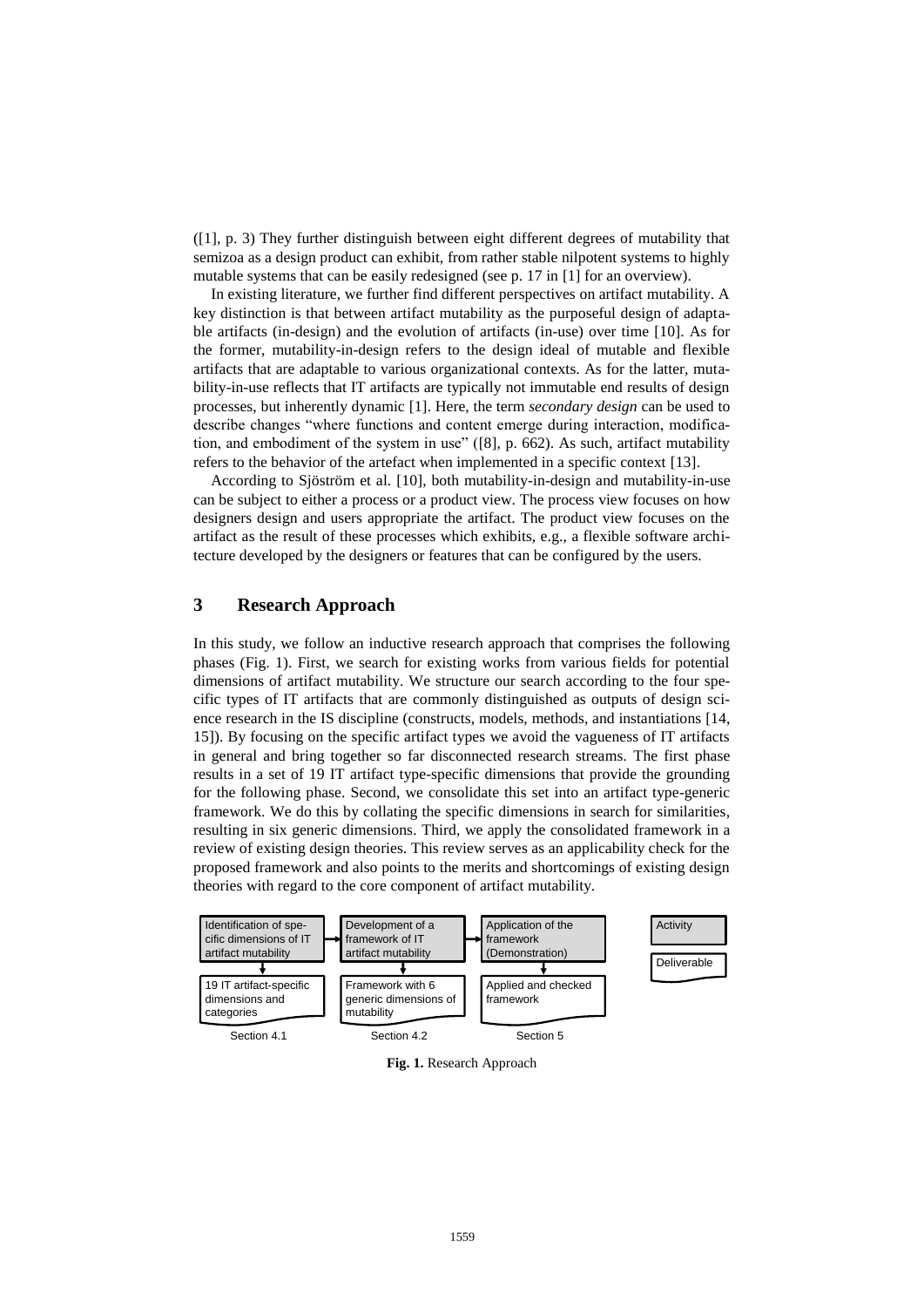# **4 Developing a Framework for IT Artifact Mutability**

#### **4.1 Identifying specific dimensions of IT artifact mutability from related work**

In the following, the four artifact types of constructs, models, methods, and instantiations serve as a structure for our search for possible artifact type-specific dimensions of mutability. The resulting set of dimensions is summarized in [Table 1](#page-7-0).

**Construct Mutability.** *Constructs* form the vocabulary or the set of symbols of a domain. They build the basis for defining problems and specifying solutions [15]. In the IS discipline, constructs are mainly designed in the form of modeling notations, but also glossaries, taxonomies, and ontologies. The *mutability of constructs* can be observed based on modeling notations evolving over time. For example, the Business Process Model and Notation (BPMN) has gone through some evolutionary steps since its initial publication, the latest version being 2.0 published in 2011. At the same time, many of the constructs offered by such a semantically rich notation like BPMN are hardly used in practice [16]. Organizations and individual users obviously adapt and trim available modeling notations by only using a subset of constructs that appears useful. Hence, we identify the drivers of mutability as one dimension of construct mutability. Precisely, we distinguish between developer-driven, user-driven, and intermediator-driven mutability (D01 in [Table 1\)](#page-7-0). In the first case, a developer (this can be individuals or institutions) of a notation effectuates a change due to deficiencies or enhancement needs. In the second case, users modify (sets of) constructs according to their needs or preferences. In the third case, a tool developer that implements a notation that deviates from the original specification or an instructor that teaches a modeling notation differently from the original specification can be intermediators that also lead to a mutation of constructs. Furthermore, so called meta-models can be used to give a formalization of the constructs of a modeling notation, e.g., an Entity-Relationship-Model (ERM) that describes the elements of the Event-Driven Process Chain (EPC) used for process modeling [4]. Accordingly, modeling notations can take two different roles in artifact mutability, being a subject of mutability or a supporting tool for documenting and /or achieving mutability (D02 in [Table 1\)](#page-7-0).

**Model Mutability.** *Models* are sets of statements expressing relationships between constructs [15]. They are abstractions and representations that help describe as-is and to-be states. Business process models, for instance, can be used for analyzing pitfalls in current activities and for devising improved ways of operations. *Model mutability* has been a key interest to researchers in the field of reference models. Reference models are conceptual models that are developed with the intention of being reused for different, but similar purposes. They provide best or common practices and thus frequently serve as a starting point and blueprint for the creation of organization- or project-specific models. The adaptation of reference models to specific application contexts, e.g., in terms of business characteristics and user groups, can be supported by configuration and adaptation mechanisms [4] (D03). Configuration mechanisms rely on predefined configuration points that are already included in the reference model. They reduce a total model containing information for all application contexts by selecting only the information that is actually needed for the specific context [4].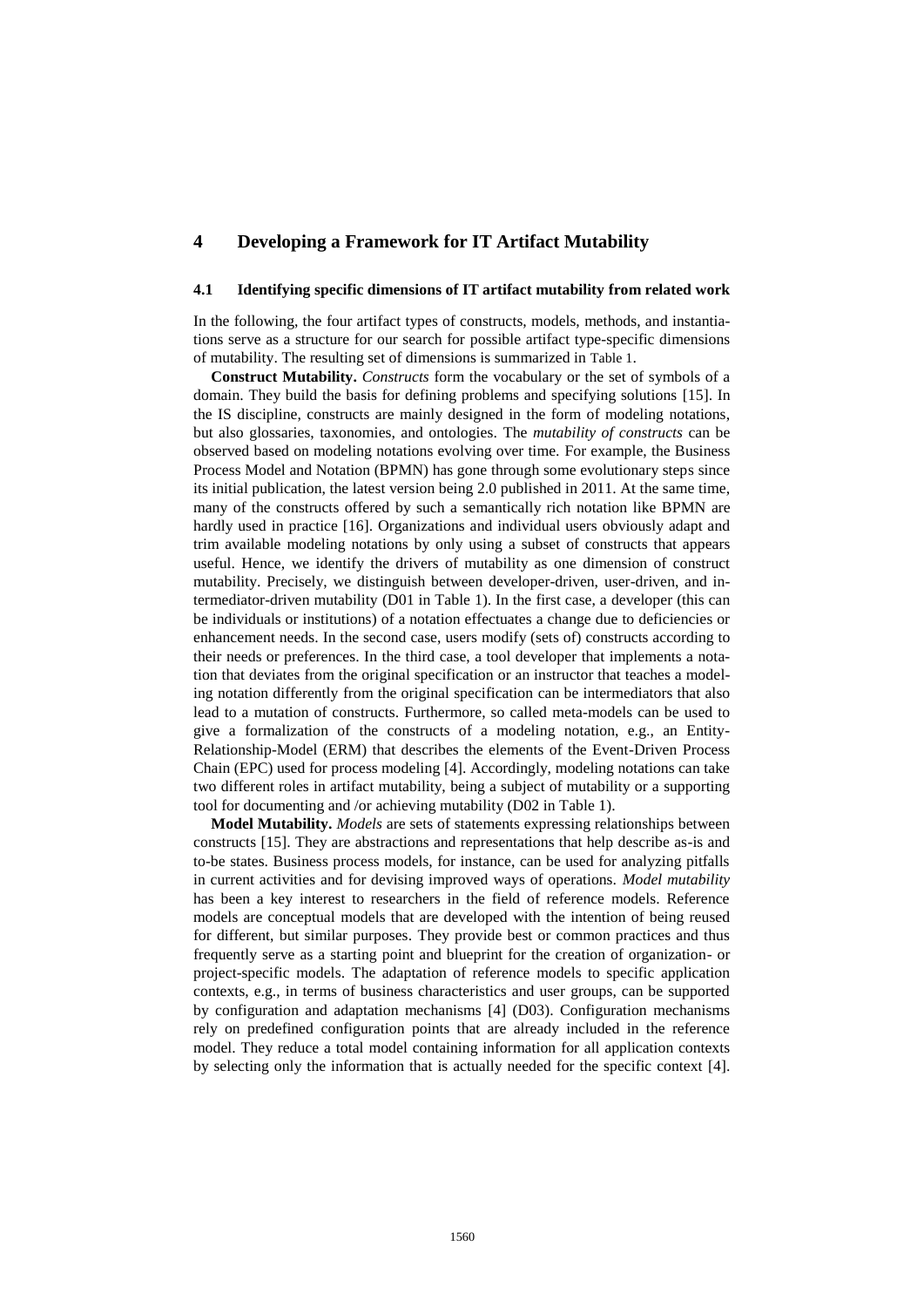In contrast to configuration mechanisms, adaption mechanisms do not tailor a total model but allow for creative freedom (D04 in [Table 1\)](#page-7-0) in the adaptation process [4, 17]. Such mechanisms can be applied to different modeling layers [4], i.e., the model layer, the meta model layer and the meta-meta model layer (D05). Apart from reference models, we also find discussions on model mutability in the field of modeldriven software engineering. Wenzel and Kelter, for instance, see a key challenge of *model evolution* in tracing the changes that happen to model elements during the software development process [18]. In database management, *schema evolution* has also been subject of a long discussion [19]. Schema evolution refers to the problem of evolving a database schema in response to changes in the modeled reality. Approaches to schema evolution have frequently been transferred to *ontology evolution,* which is defined as the "timely adaptation of an ontology and a consistent propagation of changes to the dependent artifacts." ([20], p. 12). From the existing works we can also derive different directions of action (D06): In a proactive manner, the model is the blueprint for change (model change is supposed to have an impact on reality, e.g., people work according to a revised process model), whereas a reactive change is given if the model change follows a change in the modeled reality. Noy and Klein [19] further distinguish between traced (where the series of changes is known) and untraced ontology evolution (where two versions of an ontology exist without any knowledge about intermediate steps) (D07 i[n Table 1\)](#page-7-0).

**Method Mutability.** *Methods* are sequences of steps used to perform a task [15]. Typical examples are algorithms, procedures, or guidelines. The field of method engineering (ME) has emerged since the early 1990s with the intention to design and adapt methods for systems development. As it is unlikely that a method designed at a particular time will fit all future circumstances, this stream of research has been expanded by ideas of situational method engineering (SME) in the last decade [5]. As for SME, Bucher et al. [21] distinguish between *situational method configuration* and *situational method composition* (D08)*.* In the former case, situation-specific changes have to be foreseen and planned when a situational method is developed. In the latter case, spontaneous and more liberal combination of method parts or fragments (orchestration) happen that are not foreseen at design-time [21]. Henderson-Sellers et al. [5] further distinguish between two ways of engineering a method: *creating a method ab initio* (starting with a set of method parts), and *method tailoring* (modifying an existing method). The former contains the mechanisms configuration and composition as discussed above [5]. Furthermore, mutability can either happen on the level of method design (i.e., the artifact described in a design theory) or on the instance of a method (i.e., the "method in action"), used by a particular group of people [22]. Summarizing these aspects, we identify three levels of method mutability: mutability defined at the meta-level of a method (through configurations or compositions), mutation which takes place at the level of the method (especially through tailoring), and mutation at the level of the method instance ("method in action"; D09). A further related aspect is raised by Börner et al. [23] who describe the concept of an "emergent method". They consider a method as emergent if a pattern develops in the absence of intentions or even despite them. This is contrasted with a predetermined method, i.e., a "settled/statutory method" (D10)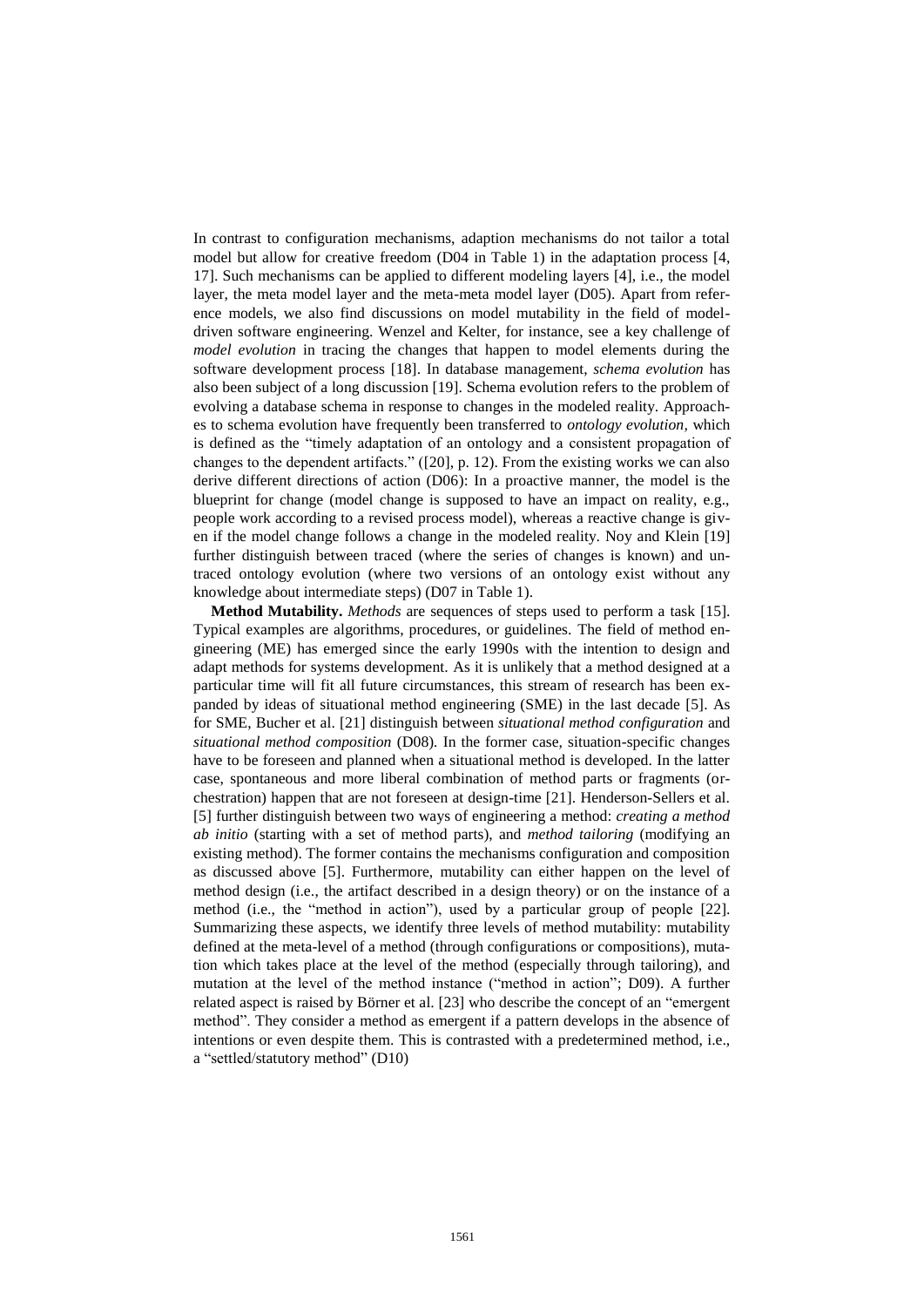**Instantiation Mutability.** *Instantiations* are realizations of constructs, models, or methods [15]. They are valuable for demonstrating the utility of artifacts of other types (e.g., methods) and the general feasibility of their implementation in software. The mutability of instantiations has been discussed in Computer Science under the terms software product lines and software evolution. The basic idea of *software product lines* (SPL) is that software can be constructed from reusable parts that allow for variability [24]. A software product line contains a certain amount of variation points and preplanned mechanisms allowing for (intended) mutability. The following variability dimensions are observable from the literature on SPL (D11-D15):

- *Locus of variability:* Bühne et al. [25] distinguish different loci, e.g., variability in *functionality* (basic vs. extended functions) or variability in *processes* (variations in processes due to external factors leading to the same result).
- *Direction of accomplishment: Negative* variability means that features are masked or removed. *Positive* variability describes the selection of features [26].
- *Focus of variability:* While *essential* variability is related to the requirement of the client, *technical* variability is what occurs in the process of realizing it [27].
- *Phases of the SPL development process:* Variability can be found in different phases, including *domain analysis*, *domain design*, and *domain implementation* [28].
- *Binding time:* This dimension describes the point in time when the variability is bound by selecting an appropriate variant [29].

In addition, research on *software evolution* investigates the long-term changes and transformations of a software product throughout its life cycle. The basic assumption is that applications cannot be implemented once and for all. Instead, new releases are deployed resulting from maintenance activities. The following dimensions (D16-D19) are observable from the literature on software evolution:

- *Viewpoints:* The descriptive viewpoint represents a "nounal view" focusing on understanding the evolution of software. The design-oriented viewpoint takes a "verbal view" and deals with the means to direct and control software evolution [6, 30, 31].
- *Categories of maintenance:* Mens [31] distinguishes between perfection maintenance (modification to improve performance or maintainability), corrective maintenance (reactive modification to correct discovered faults), adaptive maintenance (modification to keep software usable in changing environments), and preventive maintenance (modification for preventing problems before they occur).
- *Software type:* Lehman and Ramil [6] distinguish between different software types, including socially embedded systems (E-type programs, "E" stands for "evolving") and unambiguously specified systems (S-type programs, "S" stands for "specified").
- *Areas of evolution:* Lehman and Ramil [6] furthermore distinguish between *software ab initio implementation* (e.g., incorporation of user feedback during software development), s*oftware system evolution* (new versions, releases, and upgrades during run-time), *evolution of the application in its domain* (co-evolution with the contextual processes and domains)*, software process evolution* (related to devel-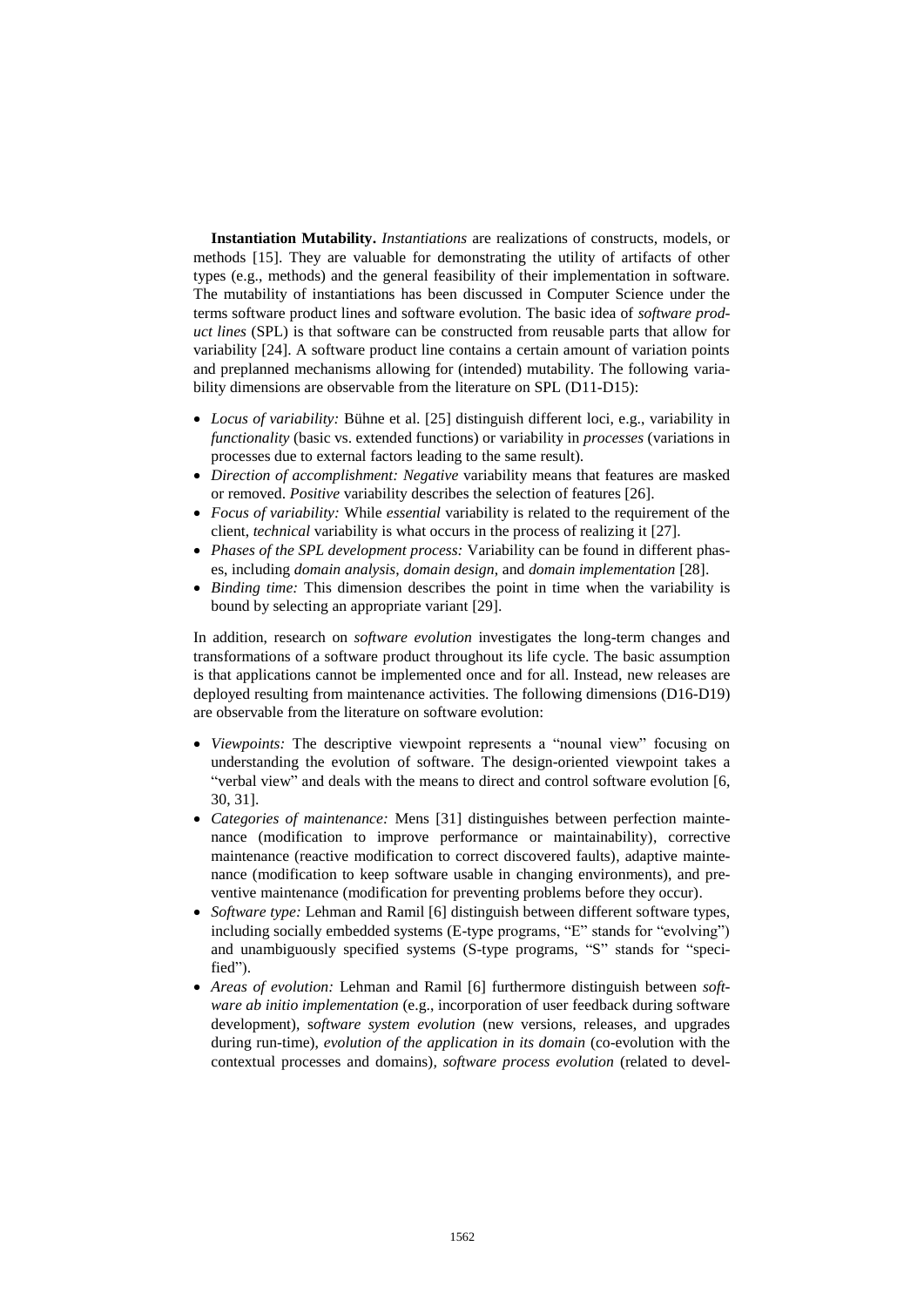opment processes, methods, software paradigms, and technologies), and *process model evolution* (models describing development processes are also subject of evolution).

<span id="page-7-0"></span>

|               | ID              | <b>Dimension</b>                                | <b>Categories</b>                                                 |                |                                 |                                                |                                                        |                                  |  |                               |
|---------------|-----------------|-------------------------------------------------|-------------------------------------------------------------------|----------------|---------------------------------|------------------------------------------------|--------------------------------------------------------|----------------------------------|--|-------------------------------|
|               | <b>D01</b>      | Drivers of<br>mutability                        | Developer-driven                                                  |                |                                 |                                                | Intermediator-<br>User-driven<br>driven mutability     |                                  |  |                               |
| constructs    | <b>D02</b>      | Role of notation                                | Mutability of the<br>notation itself                              |                |                                 |                                                | Mutability utilizing a nota-<br>tion                   |                                  |  |                               |
|               | D <sub>03</sub> | <b>Mechanism type</b>                           | Configuration                                                     |                |                                 |                                                | Adaptation                                             |                                  |  |                               |
| model         |                 |                                                 | Low: Selecting components                                         |                |                                 |                                                | High: Creative modifica-                               |                                  |  |                               |
|               | <b>D04</b>      | Degrees of free-<br>dom                         | from a predefined total<br>model                                  |                |                                 | tions, extensions, revisions,<br>and tailoring |                                                        |                                  |  |                               |
|               | <b>D05</b>      | <b>Model layer</b>                              | Model layer                                                       |                |                                 |                                                | Meta-meta model<br>Meta model layer<br>layer           |                                  |  |                               |
|               | <b>D06</b>      | <b>Direction of</b><br>action                   | Proactive and normative                                           |                |                                 |                                                | Reactive and descriptive                               |                                  |  |                               |
|               | <b>D07</b>      | <b>Mutability trace</b>                         | Traced                                                            |                |                                 |                                                | Untraced                                               |                                  |  |                               |
| method        | <b>D08</b>      | Ways to engi-<br>neer a method                  | Creating a method ab initio<br>(configuration / composi-<br>tion) |                |                                 |                                                |                                                        | Method tailoring                 |  |                               |
|               | D <sub>09</sub> | <b>Level of method</b><br>mutability            | Meta level of<br>method design                                    |                | Level of<br>method design       |                                                |                                                        | Instance level<br>of a method    |  |                               |
|               | <b>D10</b>      | Origin of meth-<br>od                           | Settled/statutory method                                          |                |                                 |                                                | Emergent method                                        |                                  |  |                               |
| instantiation | <b>D11</b>      | <b>Locus of</b><br>variability                  | Func-<br>tionali-<br>ty                                           | Pro-<br>cesses | Quality                         |                                                | Data<br>for-<br>mats                                   | User<br>inter-<br>faces          |  | Infor-<br>mation              |
|               | D <sub>12</sub> | <b>Direction of</b><br>accomplishment           | Negative variability                                              |                |                                 |                                                | Positive variability                                   |                                  |  |                               |
|               | D <sub>13</sub> | Focus of<br>variability                         | Essential variability                                             |                |                                 |                                                | Technical variability                                  |                                  |  |                               |
|               | D <sub>14</sub> | <b>Phases of SPL</b><br>development             | Variability in<br>domain analysis                                 |                |                                 | Variability in<br>domain design                | Variability in<br>domain imple-<br>mentation           |                                  |  |                               |
|               | D <sub>15</sub> | <b>Binding time of</b><br>variability           | Build time                                                        |                | Compile<br>time                 |                                                | Startup time                                           |                                  |  | Run time                      |
|               | D16             | <b>Viewpoints on</b><br>software evolu-<br>tion | Nounal view                                                       |                |                                 |                                                |                                                        | Verbal view                      |  |                               |
|               | D17             | <b>Categories of</b><br>maintenance             | Perfection                                                        |                | Corrective                      |                                                | Adaptive                                               |                                  |  | Preventive                    |
|               | D18             | Software type                                   | S-type programs<br>(non-mutable)                                  |                |                                 |                                                |                                                        | E-type programs<br>(mutable)     |  |                               |
|               | D <sub>19</sub> | Scope/areas of<br>evolution                     | Software ab<br>initio<br>implemen-<br>tation                      |                | Software<br>system<br>evolution |                                                | Evolution<br>of the<br>application<br>in its<br>domain | Software<br>process<br>evolution |  | Process<br>model<br>evolution |

**Table 1.** IT Artifact-Specific Mutability Dimensions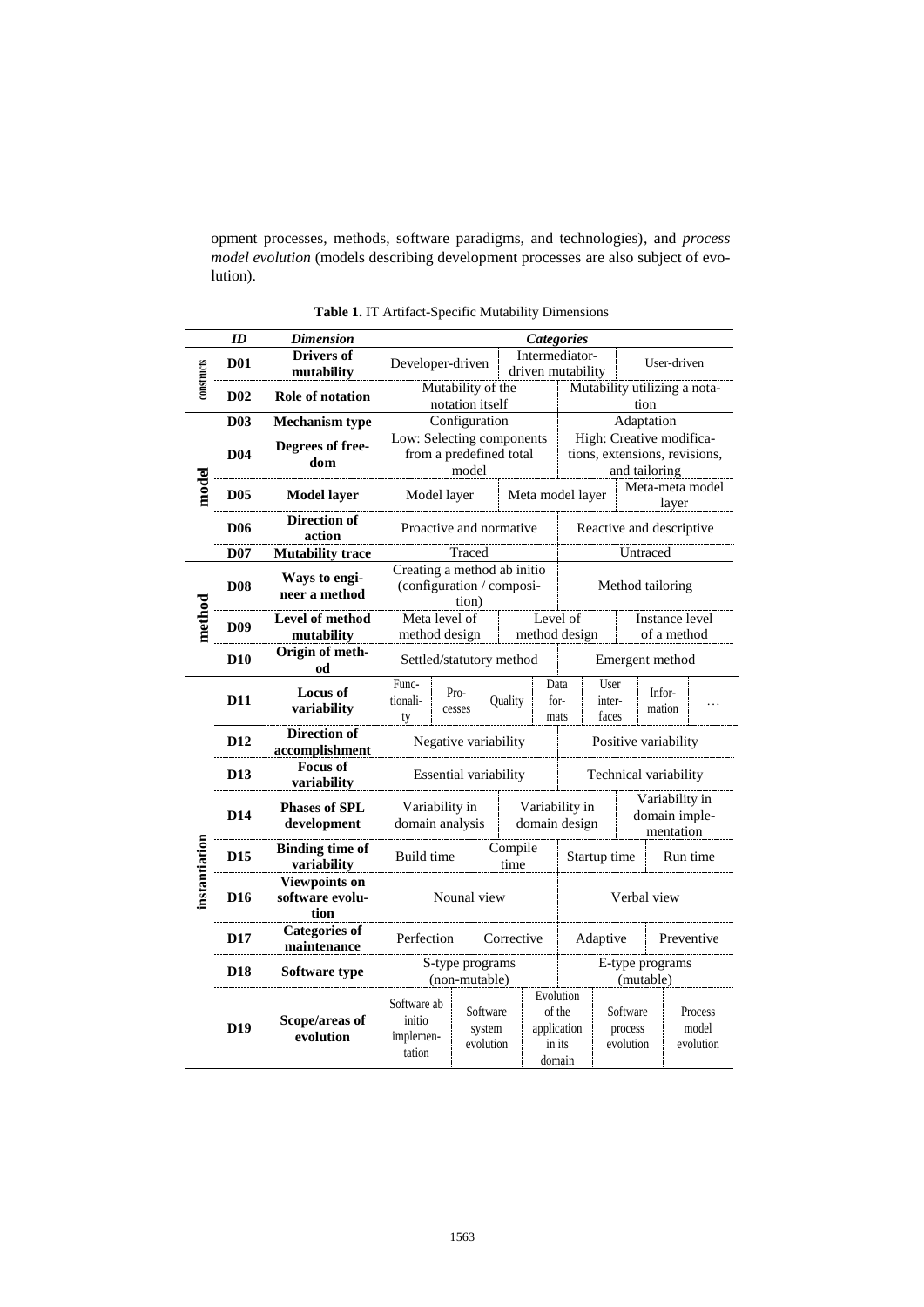#### **4.2 Consolidation of Dimensions into a Generic Framework**

In what follows, we develop a generic framework of artifact mutability that is grounded in the previously gathered artifact type-specific dimensions. We generalize them into a set of generic dimensions for artifact mutability. We do this by referring to the specific dimensions (D01 to D19) and further related literature. [Table 2](#page-8-0) gives an overview of the resulting six generic dimensions of our framework.

<span id="page-8-0"></span>

| <b>Mutability Dimensions</b> | Reference to Artifact    | Reference to Further |  |  |  |
|------------------------------|--------------------------|----------------------|--|--|--|
|                              | Type-specific Dimensions | Literature           |  |  |  |
| Paradigmatic perspective     | D06, D07, D16, D03,      | [13]                 |  |  |  |
|                              | D04, D08. D12, D17       |                      |  |  |  |
| Intentionality               | D01, D07, D10, D17       | [1, 7, 9]            |  |  |  |
| Scope                        | D11, D18, D19            |                      |  |  |  |
| <b>Drivers</b>               | D <sub>01</sub>          | [32]                 |  |  |  |
| Temporality                  | D <sub>15</sub>          | [10]                 |  |  |  |
| Artifact layers              | D02, D05, D09, D14       | [1]                  |  |  |  |

**Table 2.** Generic Mutability Dimensions

First, we identify two *paradigmatic perspectives* to deal with artifact mutability (D16): One perspective is describing and explaining (and possibly predicting) artifact mutability as a phenomenon in the sense of behavioral research. This perspective also covers the identification of successful strategies to deal with mutability, e.g., whether to tackle it proactively or reactively (D06) and whether to trace it systematically or not (D07). The other perspective is to focus on mutability as a design objective*,* e.g., by developing adaptation and configuration mechanisms to better cope with the phenomenon and, in doing so, to manage mutability (D03, D04, D08. D12, and D17).

Second, we identify the dimension of *intentionality*, which is grounded in D01, D07, D10, D17, and [9]. On the one hand, scholars argue that there are *unintended* mutations of an artifact caused by "tinkering and secondary design" and "bricolage" [7]. D01 and D10 point out that users in particular can be drivers of unintended (or at least unplanned) artifact mutability. On the other hand, mutability can be *intended* and be designed into an artifact to some degree [9]. Correspondingly, IS and Computer Science researchers have been continuously developing mechanisms for artifact maintenance, configuration, composition, adaption, and tailoring in order to better manage and control mutability (see above, D03, D04, D08. D12, and D17). The intentionality dimension is related to traceability (D07), supposing that unintended mutations of artifacts are often also untraced. In addition, there is a relation between intentionality and the origin of method (D10) or the origin of artifacts in general.

Third, we identify the dimension of *scope*. D11 exhibits that mutability can refer to various objects and aspects of an artifact (functions, quality, processes). The broader conceptualization of Lehman and Ramil [6] (see D18 and D19) also illustrates the various areas of mutability, incorporating entities ranging from users, technologies, task, domain, and context to development processes and process models.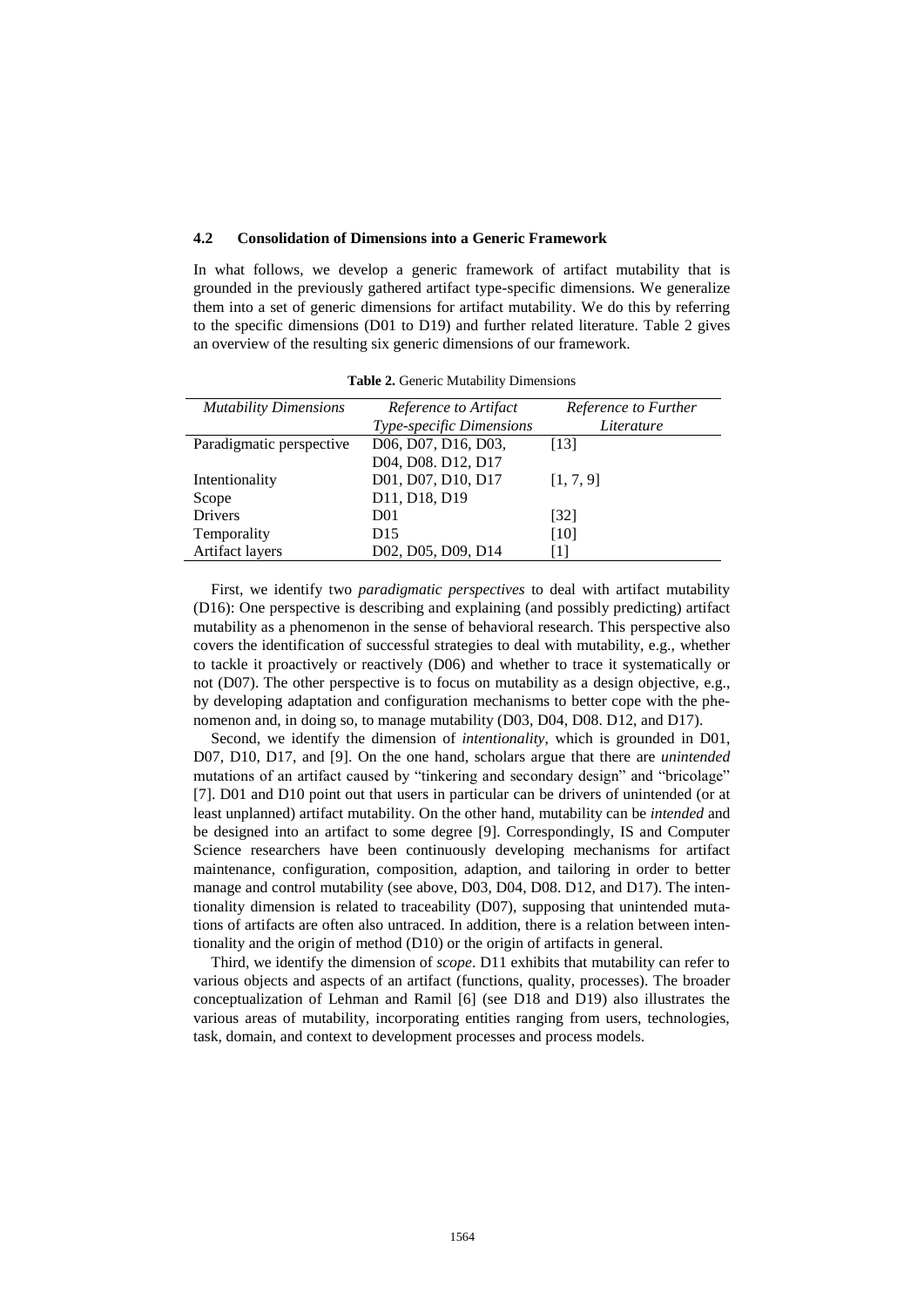Fourth, we identify the dimension of *drivers*. Based on D01 and [32], the previously mentioned entities (e.g., users and technology) not only define the scope, but can also be seen as relevant drivers of mutability.

Fifth, we identify the dimension of *temporality*. D15 distinguishes different points in time where evolution can take place and where variability is bound to a specific variant. Different points in time with respect to mutability can also be found in [10].

Finally, we identify the dimension of *artifact layers***.** Generally, the notion of layers seem applicable to different types of artifacts (e.g., constructs (D02), models (D05), methods (D09), or instantiations (D14)). Similarly, Gregor and Iivari [1] discuss artifact mutability in the light of two layers: changes to the IS structure/schema and changes to the IS state.

# **5 Review of Design Theories**

In this section, we review design theories that make statements concerning artifact mutability. To identify relevant academic articles, we conducted a structured literature search with the help of Google Scholar, ISI Web of Knowledge, and EBSCOhost (using the Business Source Premier database). First, we selected the paper by Gregor and Jones [3] as the starting point for our search in all three databases as it represents the de-facto blueprint for design theories and we assume that papers proposing a design theory within IS are very likely to cite it. The paper has been cited 702/161/3 times according to Google Scholar/ISI Web of Knowledge/EBSCOhost (as of 2014- 11-09). As we were particularly interested in papers that not only propose design theories but also make statements regarding artifact mutability, we searched for the terms "artifact mutability" and "artefact mutability" (to cover both British and American English) within the set of 702/161/3 manuscripts. Unfortunately, EBSCOhost does not offer a dedicated feature for this and analyzing the titles and abstracts of the three citing papers yielded no article that proposes a design theory at all. In ISI Web of Knowledge, the "Refine Results" feature using the two search terms did not return any results as it does not support a fulltext search of the citing articles. For our further search for relevant articles, we therefore relied on Google Scholar only as we assume that it is very likely that their 702 hits also cover the 161/3 hits of the other databases. Searching the 702 citing articles for "artifact mutability" and "artefact mutability" led us to 109 and 37 hits. We scanned the total of 146 hits for articles that present design theories (or at least novel artifacts) and discuss artifact mutability. We excluded theses (Master/PhD) and book chapters to guarantee that the papers have undergone a review process. As a result, we got a short list of 8 journal and 12 conference papers. We categorized them according to the different IT artifact types. One paper each proposes a set of constructs and a model. With ten manuscripts, design theories for methods are presented most often. We found eight papers on instantiations [\(Table 3](#page-10-0)).

All of the 20 manuscripts address artifact mutability explicitly. Many only devote one sentence or a bullet point (e.g., [33, 34]), while a few others give a complete paragraph on this component (e.g., [32, 35–37]). The one paper that presents *constructs* (a technique for modelling intents for strategic alignment) does not discuss mutability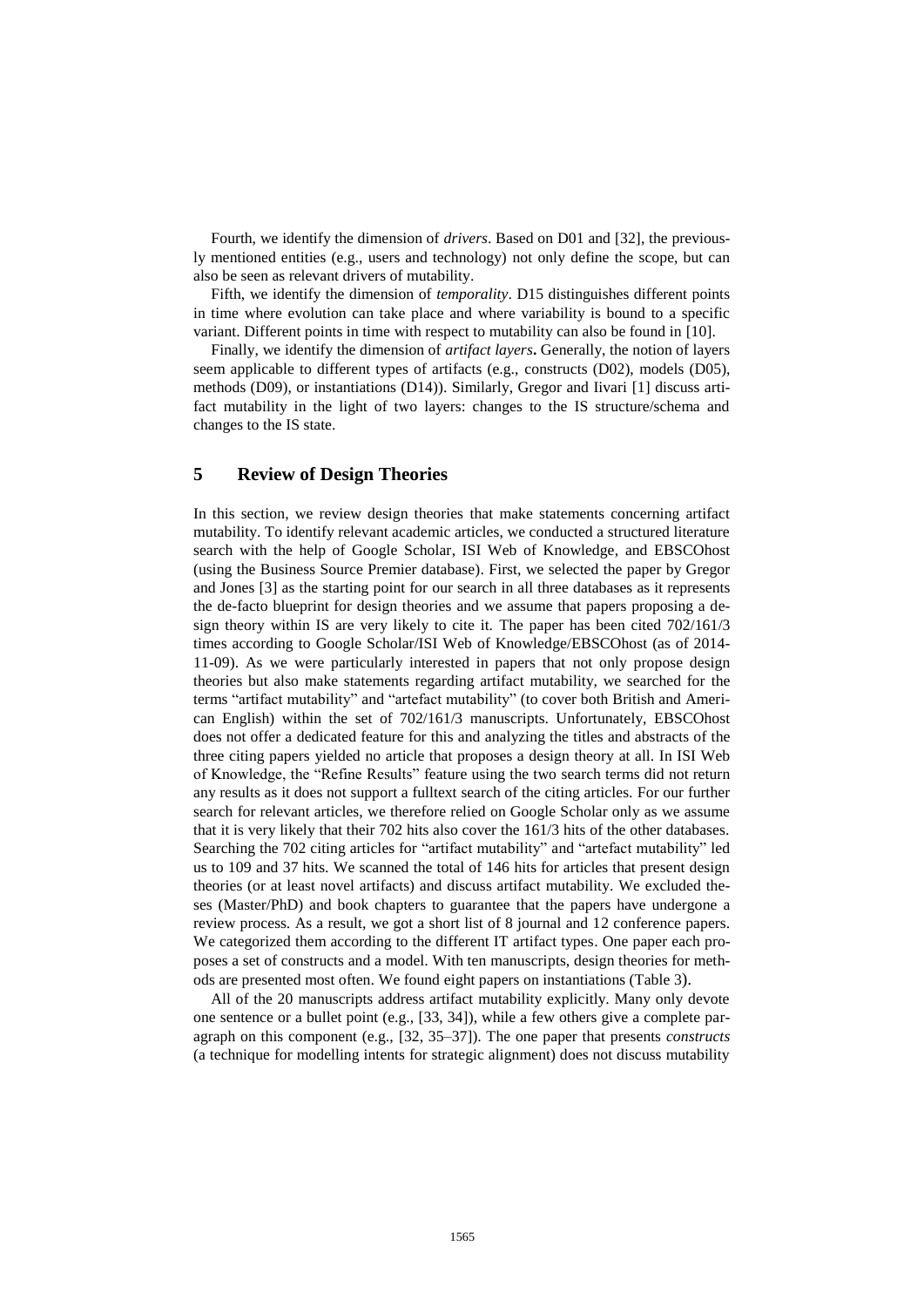in detail. The authors refer to it as the evolution and maturation of models that can be created with the proposed technique over time [38]. The one paper that presents a *model* (a template for collecting teaching cases) points to specific sections of the template accounting for mutability. Unfortunately, this is not discussed any further [39].

**Table 3.** Categorization of Artifacts

<span id="page-10-0"></span>

| Artifact      | # Artifact Descriptions                                                                                        |
|---------------|----------------------------------------------------------------------------------------------------------------|
| Type          |                                                                                                                |
| Constructs    | • Reference architecture of enterprise intent (vocabulary, rules, and struc-<br>ture) $[38]$                   |
| Model         | • Teaching case collection template [39]<br>1                                                                  |
| Method        | • Method framework and models for context-aware process design [33]<br>10                                      |
|               | • Guidebook on managing IS integration [40]                                                                    |
|               | · End-to-end demand management process [32]                                                                    |
|               | • Prescriptive knowledge for guiding organizations to implement Enter-                                         |
|               | prise Architecture Management [35]                                                                             |
|               | • Evaluation guidelines for futures research [41]                                                              |
|               | • Framework for performing an IS analysis [42]                                                                 |
|               | • Approach to analyzing and designing business processes [43]                                                  |
|               | • Customer satisfaction-oriented IT vendor management [44]                                                     |
|               | • Multi-ontology topology of the strategic landscape [36]                                                      |
|               | • Technological process of creating business software based on core func-<br>tionality known from web 2.0 [45] |
| Instantiation | • Educational on-line information security laboratories [46]<br>8                                              |
|               | • Health care quality registers [47]                                                                           |
|               | • application for mobile devices [48]                                                                          |
|               | • IT systems that support convergent and divergent thinking [37]                                               |
|               | • Collaborative systems [34]                                                                                   |
|               | • Two-factor authentication system [49]                                                                        |
|               | • System that monitor and manages vehicles [50]                                                                |
|               | • Sales configurator [51]                                                                                      |

As for *methods*, we find many manuscripts that point to a fit between the method and its application context. One paper presents three variants of a process that may be applicable in varying contexts [32]. Another paper identifies four factors that can lead to an adaptation of the proposed method, including the organizational setting, the type of process under consideration, the degree of formalization of the respective process description, and organizational change [35]. [44] mention that varying goals, organizational routines, and governance structures may have an impact on the implementation of their design theory. [42] also mention that their framework must be adapted to fit the environment. [43] state that there are both generic guidelines relevant for several kinds of processes and domain-specific ones with a limited applicability. Some further authors point to the generic capability of their methods: [36] write that the method that they initially designed and tested for businesses is equally applicable in public organizations, while [45] write that paying respect to special needs is inherent to the method itself. Moreover, we find one reference to suggestions for improvement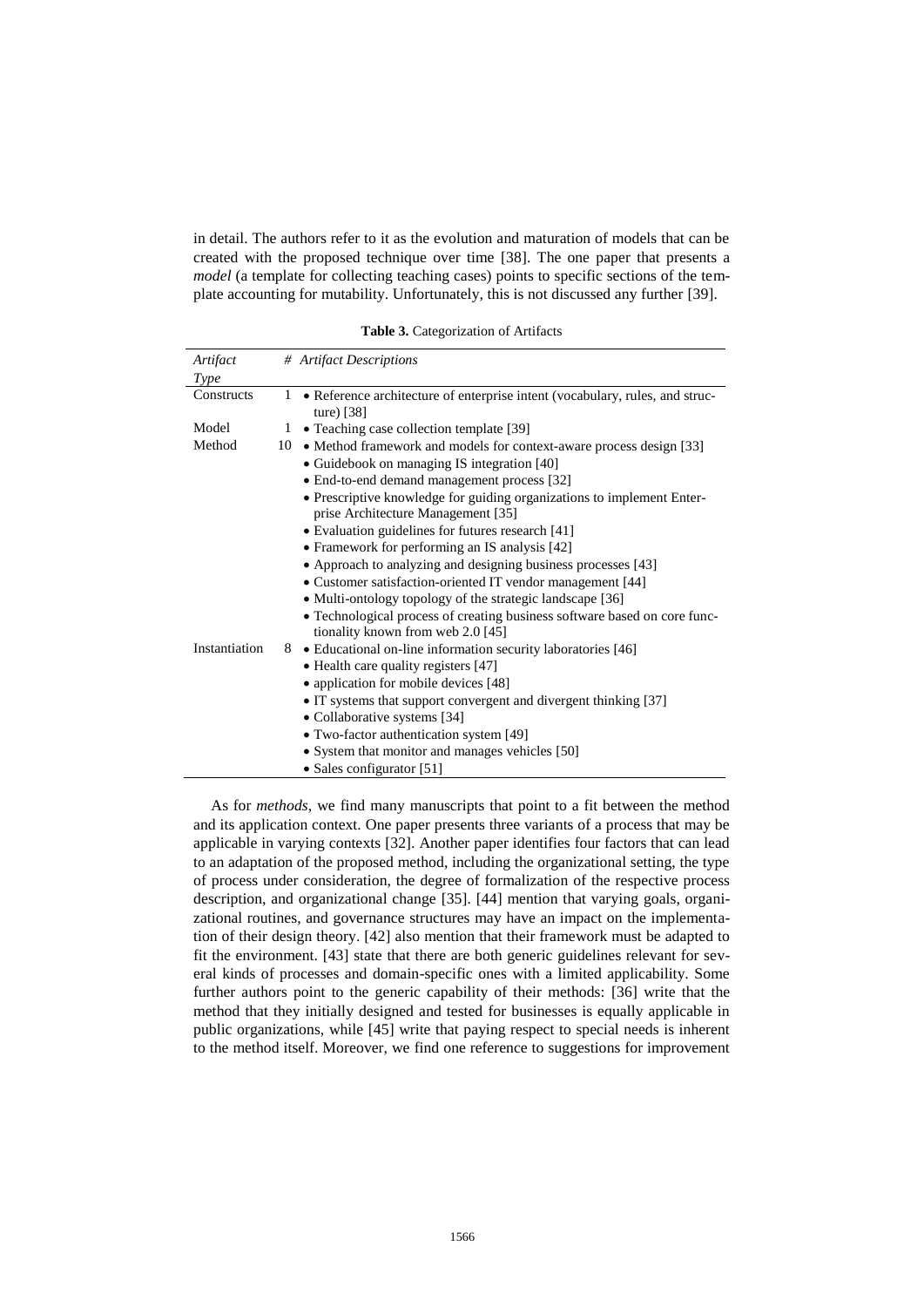from users as a source for method mutability [40]. Finally, [41] refer to artifact mutability as a matter of future research as their framework has not been applied yet.

As for *instantiations*, suggestions for improvements from (prospective) users during build-time and run-time are frequently mentioned as a source of artifact mutability [46–48]. [49] write that trial runs of their system may lead to refinements. Some manuscripts also emphasize a context-dependence when implementing an instantiation that follows the proposed design theory (e.g., [37]). [51] describe the "built-in flexibility" (p. 72) of their sales configurator that is achieved through internal interface that allow for the replacement of major software components. Dealing with collaborative technologies, [34] write that system features will change as teams evolve.

Analyzing the mutability of different artifact types based on the six generic dimensions, we can ascertain the following (as information given by the papers on constructs and models is limited, we focus on mutability of instantiations and methods):

*Paradigmatic perspective*: We see that mutability of an *instantiation* is mainly described as something that happens during build-time (e.g., due to user feedback [40, 46–48, 50]) or will happen during run-time (e.g., future trial runs [49]). However, it seems not to be proactively managed, rather, it is observed, documented, and reacted upon (except for [51] who refer to system flexibility). In contrast, mutability of *methods* for varying contexts is a feature that is explicitly addressed in the design process.

*Intentionality*: We cannot identify any reference to unintended changes in our sample. The mutability of *instantiations* in response to user feedback is generally presented as a positive and accepted phenomenon in our set of papers. We also see that mutability is purposefully designed into artifacts, especially in *methods* to make them applicable in different contexts (e.g., [32]).

*Scope*: The scope of mutability is frequently not defined clearly. Authors mostly point to suggestions for improvements (esp. for *instantiations*), but do not limit these to specific aspects or components of the artifact. An exception is the design theory for systems that support convergent and divergent thinking [37], where the authors clearly point to some core constructs (i.e., different data sources, tags, and tag trees for retrieving data) that are expected to vary depending on different contexts. Two papers mention specific mutability points for *methods*, i.e., selection of different random distributions for calculations [42] or the definition of specific guidelines [43].

*Drivers*: Many papers mention possible drivers of mutability. In our sample we see that multiple factors of the organizational context can trigger mutability. Possible factors comprise industry (e.g., business vs. public administration, [36]), organizational setting and complexity [32], goals, organizational routines, and governance structures [32, 44]). Context is also considered as something dynamic, i.e., it also evolves over time [34, 35] leading to the mutation of artifacts as a result.

*Temporality*: We see that *instantiations* are mutable in build-time (e.g., during an iterative development process) and run-time (e.g., through modifications based on user feedback). Mutability of *methods* seems to be rather a matter of startup-time, if we transfer this term from SPL (see also D15). Methods are typically selected and tailored at the beginning of a project in response to the project-specific context.

*Artifact layers*: We do not find explicit discussions in our sample that mutability can happen on different layers. However, we see that complex artifacts comprising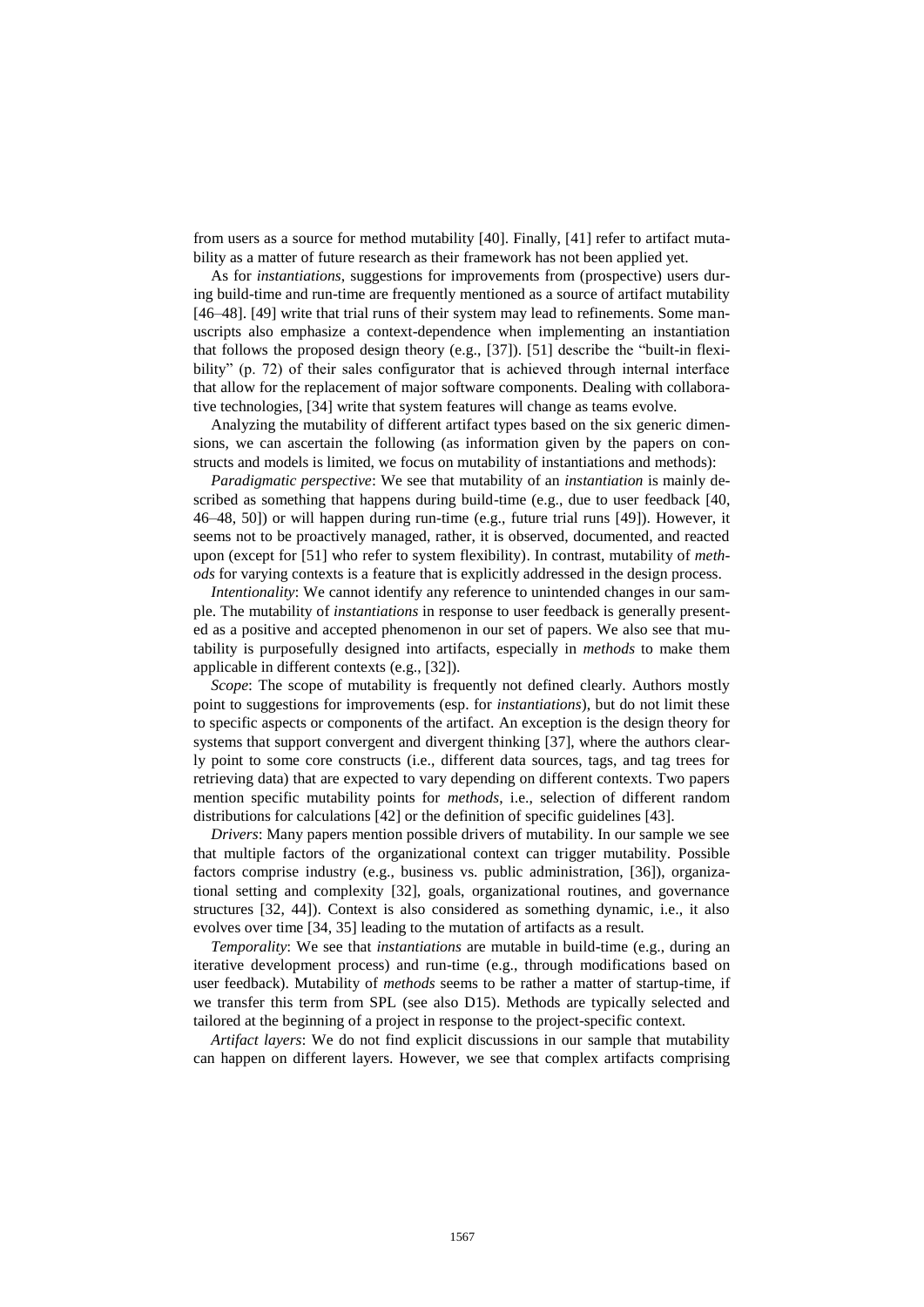both constructs and models [38] naturally address multiple layers, i.e., a model and a meta-model layer. The corresponding paper, however, points to the mutability of models only, as these mature in a specific organization over time [38]. As for the template proposed by [39], this is not expected to change. However, it encompasses fields that can be used to document changes in the way teaching cases have been performed, i.e., mutability only happens on the instance layer and not on the type layer.

### **6 Discussion and Conclusions**

From this study, we identify the following themes that also stimulate future research. First, artifact mutability is a multi-facetted topic that has been subject to research already for some time. We were able to identify different research streams that have dealt with the variability, configuration, adaptation, and evolution of artifacts and that provided the grounding for our framework. Hence, artifact mutability can be considered an umbrella term that has the potential to connect different fields like reference modelling, situational method engineering, and software evolution. To bring this idea forward, we plan to extend and revise the presented framework in future work.

Second, our current knowledge about mutability is still closely linked to the artifact type and this also shapes the varying understandings of this term. To give an instance, the mutability of methods is a common objective of (primary) design, whereas the mutability of instantiations is mostly considered as something that happens after the implementation in a specific context, e.g., through secondary design processes.

Third, IS researchers have devoted little attention to artifact mutability so far when developing design theories. Although the anatomy of a design theory [3] has been cited hundreds of times, we only found 20 design theory articles that address mutability. There is also an unbalanced distribution with a majority of articles dedicated to methods and instantiations, but rarely constructs and models. Future research should investigate the underlying reasons for both the low adoption level and the imbalance.

Fourth, the core component of artifact mutability is only a side issue in design theory articles. Those researchers who address it do this only briefly. It seems that they feel obligated to comment on mutability without making it truly a subject matter of their research. In this regard, our framework can help IS researchers in formulating more substantive statements on artifact mutability as part of design theories. It also provides a reference for review and publication processes of design theory articles that discuss artifact mutability. However, future research is also needed that reflects on the general relevance of the artifact mutability component for design theories.

The presented work is beset with some limitations. First, the framework's grounding is probably not exhaustive. We presented existing approaches prominent to IS research and related disciplines, in particular Computer Science. Our intention was to lay a foundation and show that there are already works on artifact mutability although they do not use this exact term. Second, the identification of dimensions and our suggestions for a framework are subjective in nature. Other researchers might have come to a different set of dimensions with different categories. As for now, we also do not present categories for the generic dimensions. Third, with our search strategy, we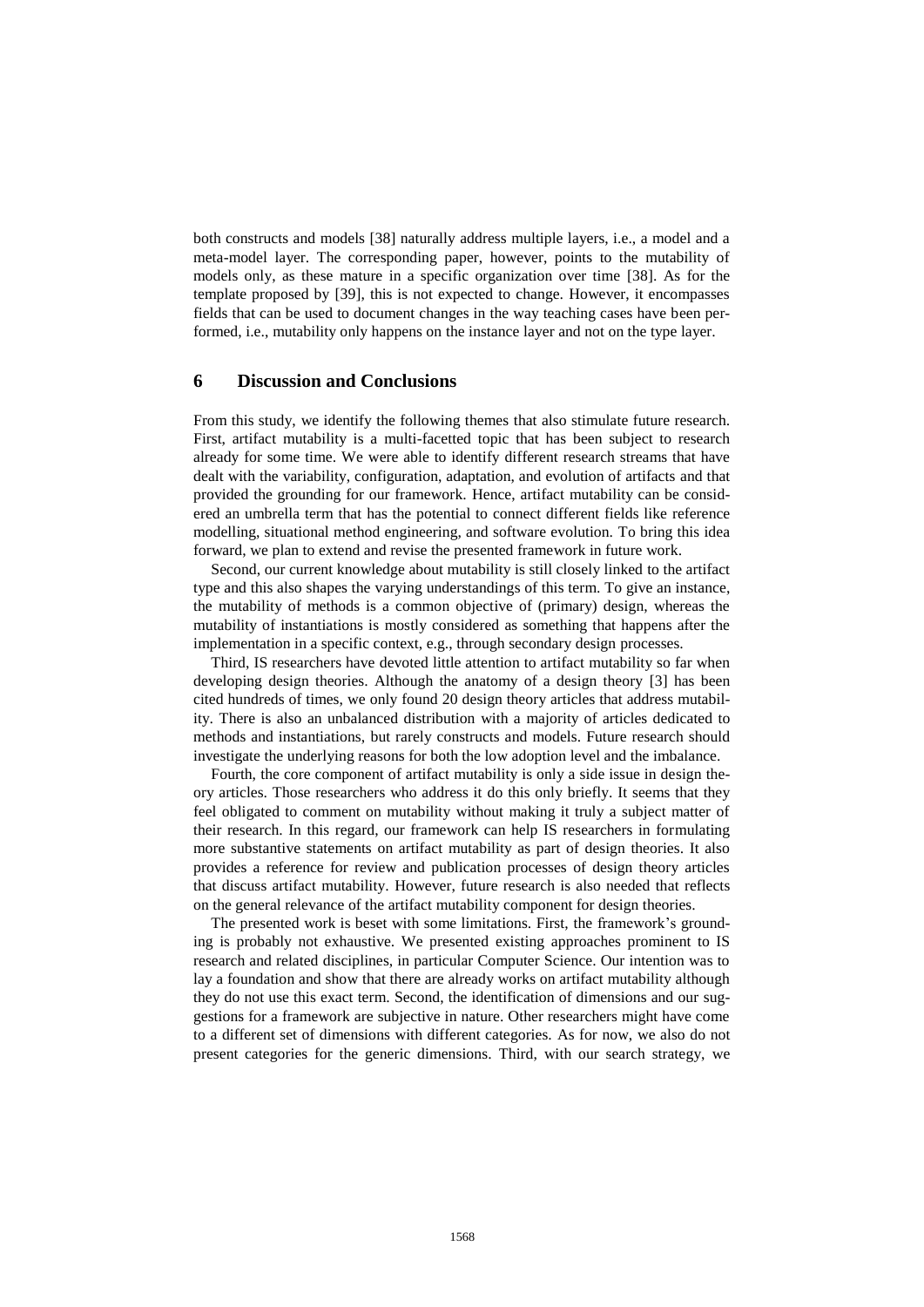excluded design theory articles published prior to Gregor and Jones [3] that possibly also address artifact mutability. Forth, we relied on the popular categorization of IT artifact types by March and Smith [15] although there are alternative ones [11, 52].

Concluding, this study contributes a framework that comprises six generic dimensions of artifact mutability, grounded in a larger set of dimensions from existing work. Both might be used as a reference and guidance for researchers when addressing mutability in their work. Furthermore, we demonstrated the usefulness of the framework as an analytical lens for reviewing existing design theories. These contributions advance the understanding of mutability in the IS discipline and will inform researchers and reviewers when developing, presenting, or reviewing design theories.

#### **References**

- 1. Gregor, S., Iivari, J.: Designing for Mutability in Information Systems Artifacts. Information Systems Foundations: Theory, Representation and Reality. pp. 3–24. ANU E Press, Canberra, Australia (2007).
- 2. Ahlemann, F., El Arbi, F., Kaiser, M.G., Heck, A.: A process framework for theoretically grounded prescriptive research in the project management field. International Journal of Project Management. 31, 43–56 (2013).
- 3. Gregor, S., Jones, D.: The anatomy of a design theory. Journal of the Association for Information Systems. 8, 312–335 (2007).
- 4. Becker, J., Delfmann, P., Knackstedt, R.: Adaptive reference modeling: integrating configurative and generic adaptation techniques for information models. Reference Modeling. pp. 27–58. Springer (2007).
- 5. Henderson-Sellers, B., Ralyté, J., Agerfalk, P., Rossi, M.: Situational Method Engineering. Springer (2013).
- 6. Lehman, M.M., Ramil, J.F.: Software evolution and software evolution processes. Annals of Software Engineering. 14, 275–309 (2002).
- 7. Hovorka, D.S., Germonprez, M.: Tinkering, tailoring and bricolage: Implications for theories of design. AMCIS 2009 Proceedings. (2009).
- 8. Germonprez, M., Hovorka, D., Gal, U.: Secondary design: A case of behavioral design science research. Journal of the Association for Information Systems. 12, 662–683 (2011).
- 9. Germonprez, M., Hovorka, D., Collopy, F.: A theory of tailorable technology design. Journal of the Association for Information Systems. 8, 351–367 (2007).
- 10. Sjöström, J., Agerfalk, P.J., Lochan, R.A.: Mutability Matters: Baselining the Consequences of Design. MCIS 2011 Proceedings (2011).
- 11. Alter, S.: The concept of "IT artifact" has outlived its usefulness and should be retired now. Information Systems Journal. (2014).
- 12. Gregor, S.: The nature of theory in information systems. MIS Quarterly. 611–642 (2006).
- 13. Piirainen, K.A., Briggs, R.O.: Design theory in practice making design science research more transparent. Service-Oriented Perspectives in Design Science Research. pp. 47–61. Springer (2011).
- 14. Hevner, A.R., March, S.T., Park, J., Ram, S.: Design science in information systems research. MIS Quarterly. 28, 75–105 (2004).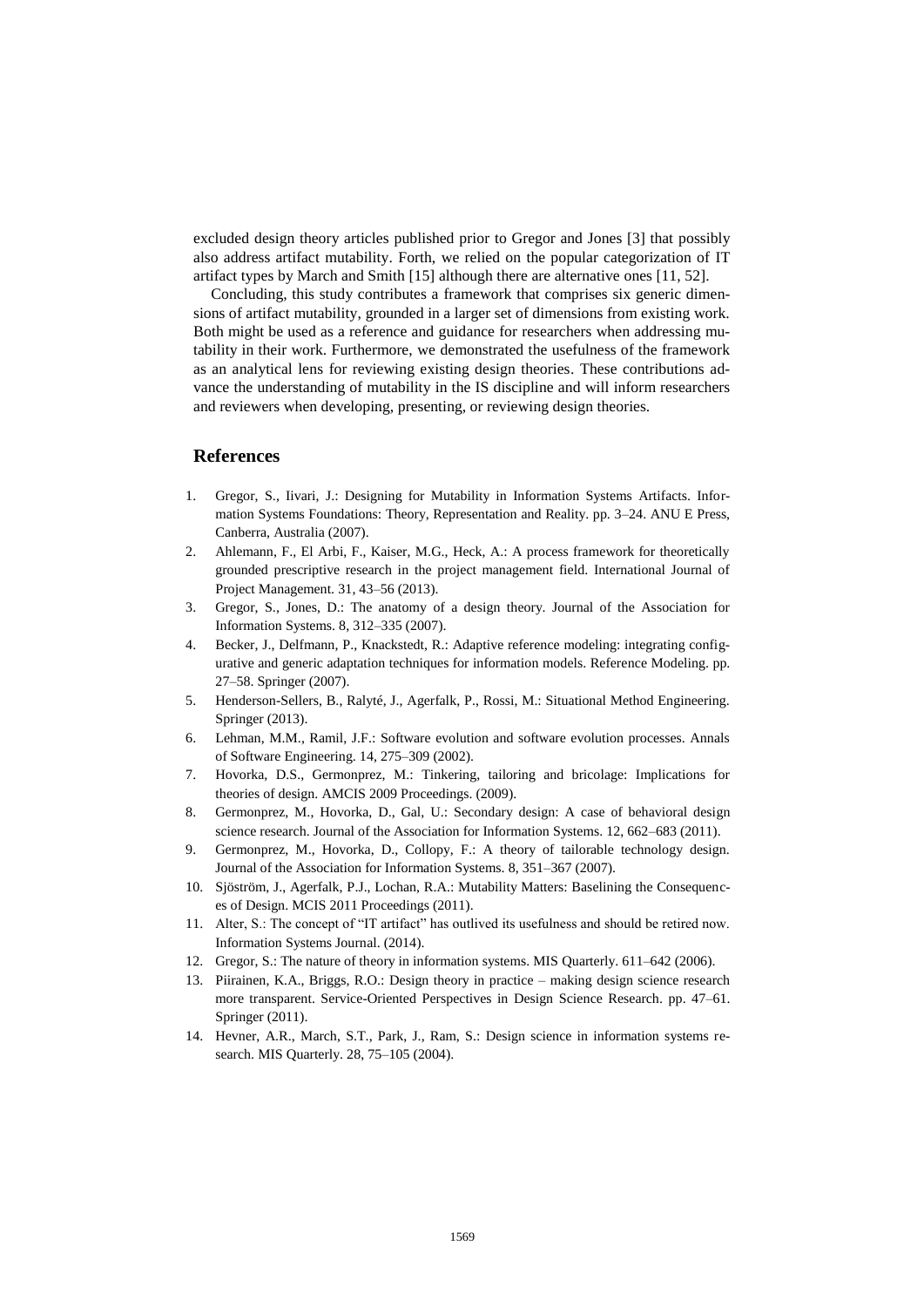- 15. March, S.T., Smith, G.F.: Design and natural science research on information technology. Decision Support Systems. 15, 251–266 (1995).
- 16. Zur Muehlen, M., Recker, J.: How much language is enough? Theoretical and practical use of the business process modeling notation. Advanced information systems engineering. pp. 465–479. Springer (2008).
- 17. Vom Brocke, J.: Design principles for reference modeling: Reusing information models by means of aggregation, specialisation, instantiation, and analogy. Reference Modeling for Business Systems Analysis. 47–75 (2007).
- 18. Wenzel, S., Kelter, U.: Analyzing model evolution. Proceedings of the 30th International Conference on Software Engineering. pp. 831–834. ACM (2008).
- 19. Noy, N.F., Klein, M.: Ontology evolution: Not the same as schema evolution. Knowledge and Information Systems. 6, 428–440 (2004).
- 20. Maedche, A., Motik, B., Stojanovic, L.: Managing multiple and distributed ontologies on the Semantic Web. The VLDB Journal. 12, 286–302 (2003).
- 21. Bucher, T., Klesse, M., Kurpjuweit, S., Winter, R.: Situational Method Engineering. Situational Method Engineering: Fundamentals and Experiences. pp. 33–48. Springer (2007).
- 22. Offermann, P., Blom, S., Levina, O., Bub, U.: Proposal for Components of Method Design Theories. Business & Information Systems Engineering. 2, 295–304 (2010).
- 23. Börner, R., Goeken, M., Rabhi, F.: SOA Development and Service Identification. Situationsspezifische Methoden zur Serviceidentifikation in serviceorientierten Architekturen. pp. 115–171 (2012).
- 24. Apel, S., Batory, D., Kästner, C., Saake, G.: Feature-Oriented Software Product Lines. Springer, Heidelberg (2013).
- 25. Bühne, S., Halmans, G., Lauenroth, K., Pohl, K.: Variabilität in Software-Produktlinien. Software-Produktlinien – Methoden, Einführung und Praxis. pp. 13–24. dpunkt Verlag, Heidelberg (2004).
- 26. Schaefer, I.: Variability Modelling for Model-Driven Development of Software Product Lines. VaMoS 2010 Proceedings. pp. 85–92. , Linz, Austria (2010).
- 27. Halmans, G., Pohl, K.: Communicating the variability of a software-product family to customers. Software and Systems Modeling. 2, 15–36 (2003).
- 28. Thiel, S., Hein, A.: Architekturentwicklung. Software-Produktlinien Methoden, Einführung und Praxis. pp. 81–92. , Heidelberg (2004).
- 29. Svahnberg, M., Van Gurp, J., Bosch, J.: A taxonomy of variability realization techniques. Software: Practice and Experience. 35, 705–754 (2005).
- 30. Lehman, M.M., Ramil, J.F.: Software evolution—Background, theory, practice. Information Processing Letters. 88, 33–44 (2003).
- 31. Mens, T.: Introduction and Roadmap: History and Challenges of Software Evolution. Software Evolution. Springer (2008).
- 32. Legner, C., Löhe, J.: Improving the Realization of IT Demands: A Design Theory for Endto-End Demand Management. ICIS 2012 Proceedings. , Orlando, Florida (2012).
- 33. Ploesser, K., Recker, J., Rosemann, M.: Supporting Context-Aware Process Design: Learnings from a Design Science Study. Business Process Management Workshops. pp. 97–104. Springer (2011).
- 34. Zhang, X., Venkatesh, V., Brown, S.A.: Designing collaborative systems to enhance team performance. Journal of the Association for Information Systems. 12, 556–585 (2011).